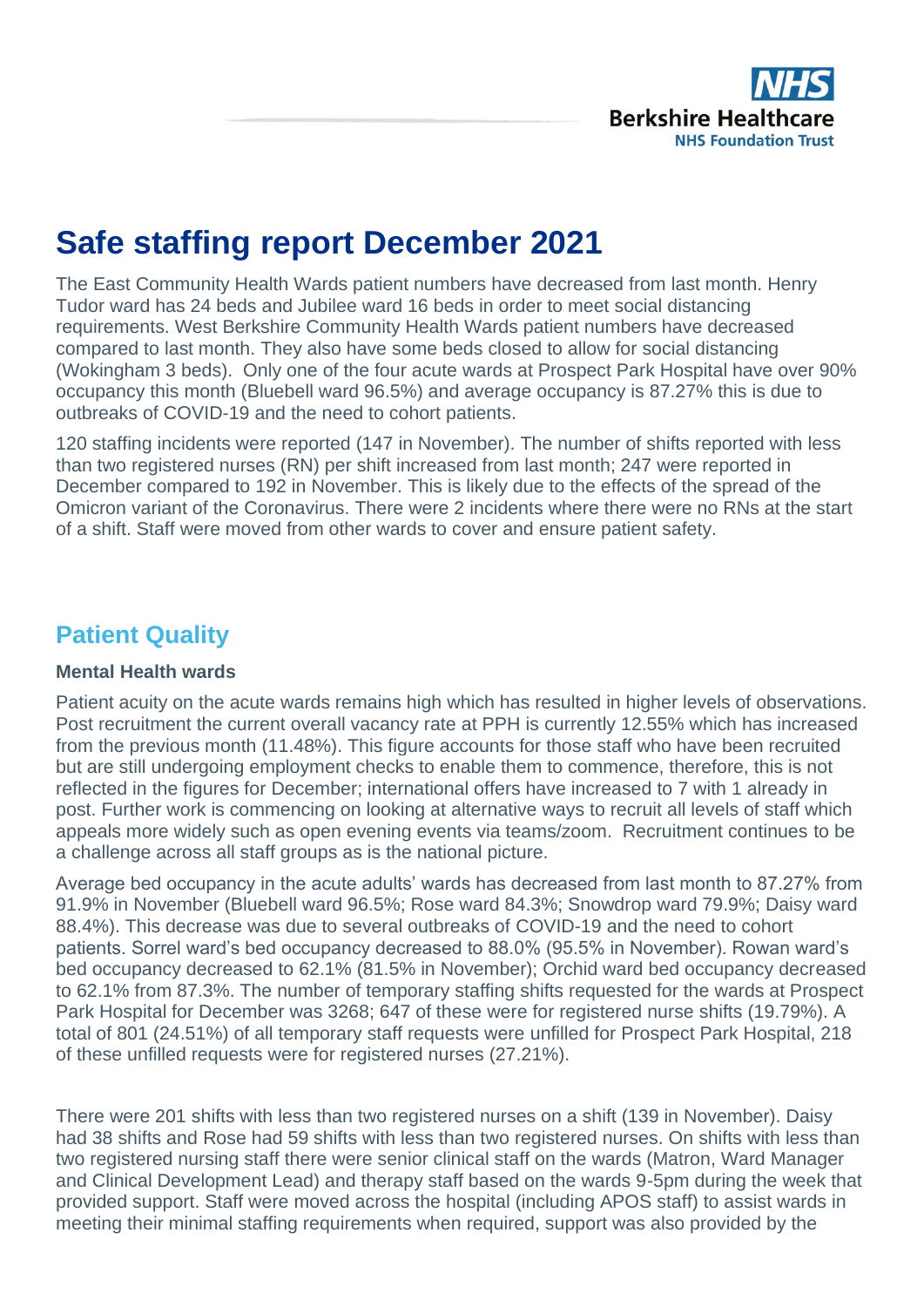Designated Senior Nurse on duty. In addition, a number of AHPs worked on the wards to support existing nursing staff and Nurse Associates were utilised when available.

Campion unit bed occupancy was static in December from the previous month (44.4% December from 42.6% in November). There were 0 shifts with less than two registered nurses. The number of temporary staffing shifts requested for Campion unit was 201; 74 of these were for registered nurse shifts (36.81%). A total of 26 (12.93%) of all temporary staff requests were unfilled. There were 5 unfilled requests for a registered nurse (19.23%).

Table 1 below shows the current staffing position at PPH by registered and unregistered staff. This is inline with the new finance forecast plan developed this month hence slight changes in establishments. These figures are less posts offered.

|            | <b>Registered</b><br>nurses<br>(wte) | <b>Vacancy</b><br>(wte) |                      | <b>Unregistered</b><br>nurses (wte) | <b>Vacancy</b><br>(wte) | <b>Total available</b><br>unregistered<br>nurses (wte) |  |  |
|------------|--------------------------------------|-------------------------|----------------------|-------------------------------------|-------------------------|--------------------------------------------------------|--|--|
| <b>PPH</b> | 110.52                               | 31.6<br>(28.60)         | 78.92<br>$(71.40\%)$ | 191.24                              | 42.28<br>$(22.11\%)$    | 148.96<br>(77.89%)                                     |  |  |

# **Table 1. Current vacancies:**

# **Community Health wards (CHS)**

East community ward numbers have stabilised but are lower than the West community wards. Jubilee ward had 16 beds and Henry Tudor ward has 24 beds available due to meeting social distancing requirements. West wards also have less beds available due to social distancing requirements. West Berkshire have 45 beds available, and Wokingham have 43 beds available (3 beds closed for social distancing across both Windsor and Ascot wards).

The average bed occupancy for the West CHS wards has increased for December to 84.12% from 76.53% in November; (Oakwood Unit 85.5%, Donnington ward 80.1%, Highclere ward 86.5%, Ascot ward 85.8%, Windsor ward 83%). West CHS wards requested 1094 temporary shifts, 431 were for registered nurses (39.39%). A total of 345 (31.53%) shifts were unfilled; 85 were for registered nurses (24.63%).

Highclere ward had 16 shifts and Donnington ward 1 shift with less than two registered nurses; they supported each other to ensure both the wards were covered and patient safety maintained. In addition, Nurse Associates were utilised when there was no RN available. Ascot ward had 19 shifts, Windsor ward 2 shifts and Oakwood unit had 1 shift with less than two registered nurses.

The SafeCare model has been successfully rolled out to the West CHS wards. The data demonstrates that although the wards were safe, the acuity of the patients has meant that the staffing was sub-optimal at times during the month, this was due to being unable to fill all gaps in the staffing rotas. Figures are provided weekly to Senior Managers.

The average bed occupancy for the East wards in December was 70.25% (82.9% in November); Jubilee ward 76.0%, Henry Tudor ward 64.5%. Henry Tudor ward has a bed capacity of 24 beds as patients and Jubilee ward 16 beds to allow for social distancing requirements. East CHS wards requested 299 temporary shifts; 110 (36.78%) were for registered nurses.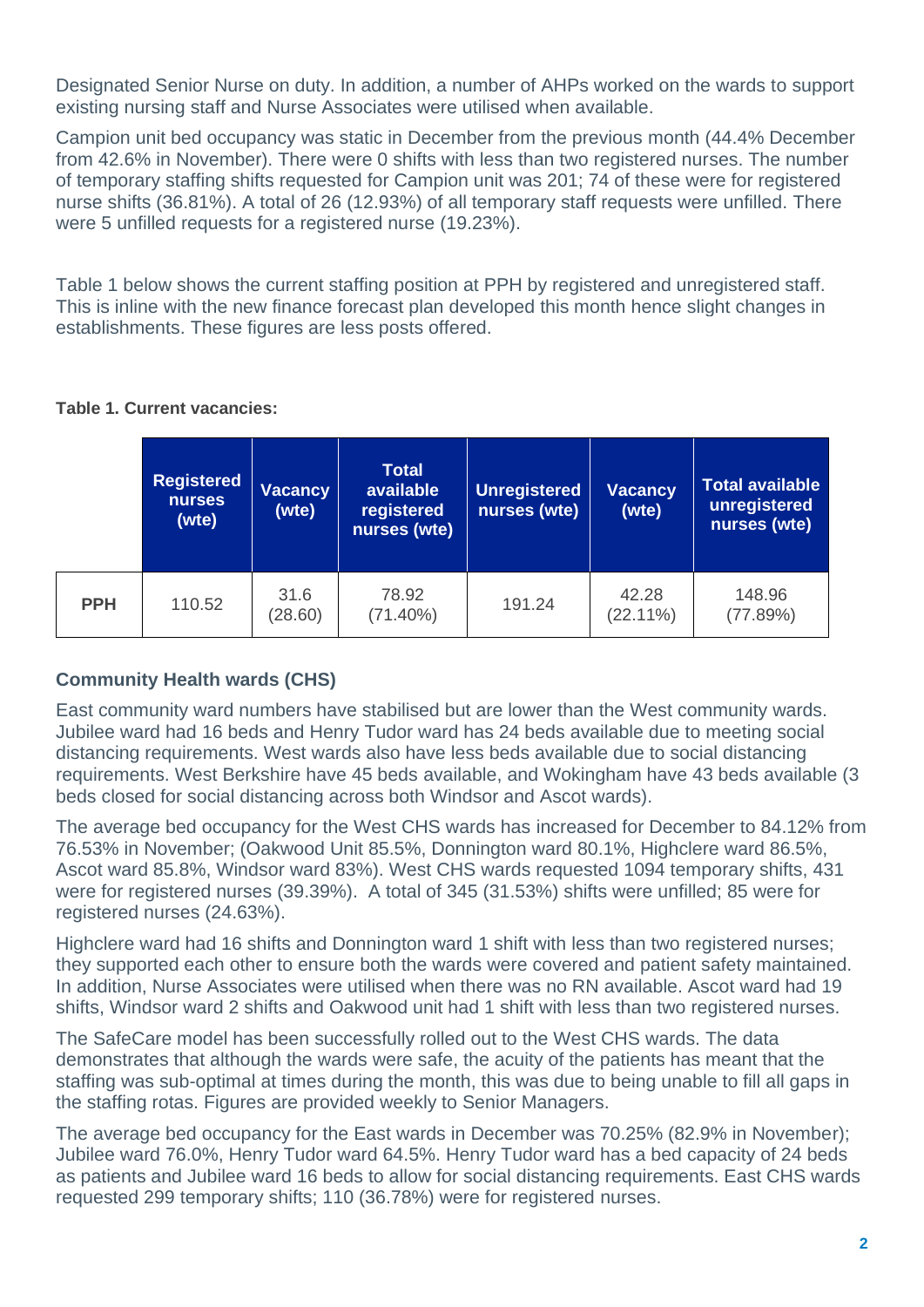A total of 53 shifts (17.72%) were unfilled; 4 were for registered nurses (7.54%). There were 0 shifts with less than two registered nurses on Jubilee ward and 0 on Henry Tudor ward.

Both Henry Tudor ward and Jubilee ward have now adopted a mixed shift pattern of both 7.5 hour shifts and 12 hour shifts to improve both work life balance for staff and manage the increasing acuity and dependency of the patients. This was following a three- month trial on both wards and feedback from staff. The SafeCare model has now been implemented on both East CHS wards and is now live. Early data demonstrates that staffing levels are appropriate for the patient numbers and acuity on both wards.

**Table 2:** below shows the current staffing position on the community health wards by registered and unregistered staff. These reflect the budget for 2021/22.

|                                    | <b>Registered</b><br><b>nurses</b><br>(wte) | <b>Vacancy</b><br>(wte) | <b>Total</b><br>available<br>registered<br>nurses (wte) | <b>Unregistered</b><br>nurses (wte) | Vacancy<br>(wte)  | <b>Total available</b><br>unregistered<br>nurses (wte) |
|------------------------------------|---------------------------------------------|-------------------------|---------------------------------------------------------|-------------------------------------|-------------------|--------------------------------------------------------|
| <b>West</b><br><b>CHS</b><br>wards | 62.85                                       | 3<br>(7.95%)            | 57.85<br>(92.05%)                                       | 78.88                               | 6<br>$(7.60\%)$   | 72.88<br>$(92.4\%)$                                    |
| <b>East</b><br><b>CHS</b><br>wards | 21.29                                       | 3.4<br>$(15.96\%)$      | 17.89<br>$(84.04\%)$                                    | 33.01                               | 6<br>(18.17%)     | 27.01<br>(81.83%)                                      |
| <b>Total</b>                       | 84.14                                       | 8.4<br>$(9.98\%)$       | 75.74<br>$(90.02\%)$                                    | 111.89                              | 12<br>$(10.72\%)$ | 99.89<br>(89.28%)                                      |

# **Triangulation of Incident Data**

The triangulation of the patient safety incident data sets involves medication, patients found on the floor, pressure ulcers, absent and missing, seclusions, prone restraints, self–harm and assaults with staffing level. No incidents were reported as moderate or above during the month as a result of safe staffing.

# **Safe Staffing Declaration**

Whilst patient safety was maintained across all wards and no incidents were directly reported in relation to safe staffing; all of the wards at PPH have the highest numbers of registered nurse vacancies and as a result continue to use high levels of temporary staff to achieve the position of safe staffing numbers and therefore, patient experience may have been compromised.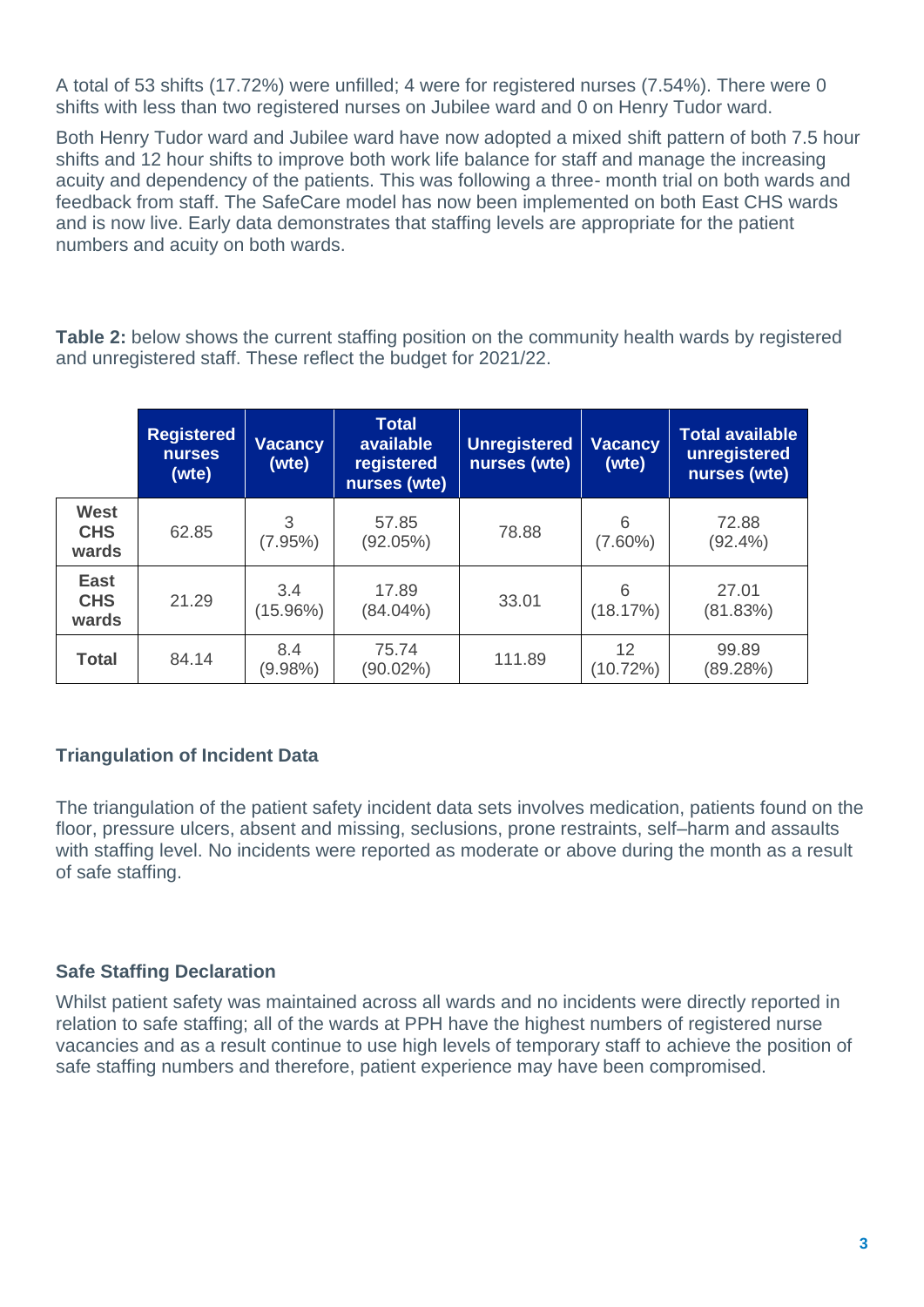#### **Financial Implications**

• Continued usage of temporary staff including registered nursing to cover vacancies, absence and levels of observations for patients

#### **Risk Implications**

• Number of current registered nurse vacancies across wards

#### **Care Hours per Patient Day (CHPPD)**

The publication of Lord Carter's review, 'Operational productivity and performance in English acute hospitals: Unwarranted variations', in February 2016 highlighted the importance of the ensuring efficiency and quality across the whole NHS. One of the obstacles identified in eliminating unwarranted variation in clinical staff distribution within the NHS provider sector has been the absence of a single means of consistently recording, reporting and monitoring staff deployment.

In order to provide a consistent way of recording and reporting deployment of staff providing care on inpatient wards, the Care Hours per Patient Day (CHPPD) metric was developed and while it is recognised that the needs of patients using services are often quite different, the CHPPD measure provides a representation of the number of care hours available to patients and it is expected that this measure will enable wards of a similar size, speciality and patient group to be benchmarked in the future. Nationally there is currently limited benchmarking data available at present. CHPPD for all the inpatient areas within Berkshire Healthcare is captured within Table 3 alongside the fill rate and bed occupancy.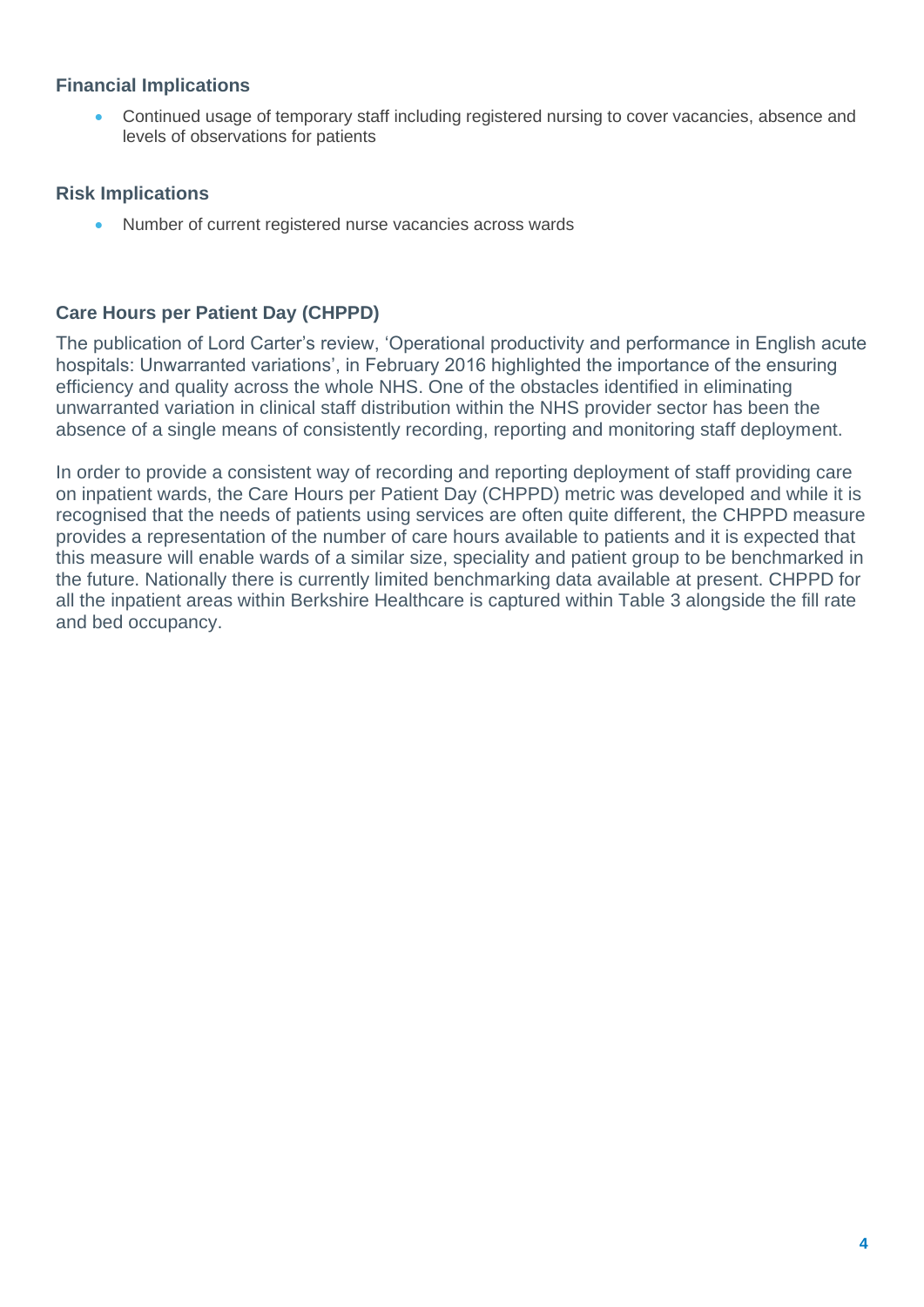**Table 3:** shows the CHPPD on Berkshire Healthcare wards for and provides comparison with available data in model hospital when comparing with other Trusts with the same CQC rating. The model hospital is no longer providing accessible individual ward data for CHPPD to be compared to other similar units therefore this will be the last time the table below will be included in this report. The CHPPD data will still be available in table 4.

|                    | Table 3: Reported CHPPD per ward during<br>November 2020 | Data taken from Model Hospital's latest<br>available report September 2020 |                        |  |  |  |  |  |  |  |
|--------------------|----------------------------------------------------------|----------------------------------------------------------------------------|------------------------|--|--|--|--|--|--|--|
| <b>Ward</b>        | <b>Berkshire Healthcare</b>                              | Peer median                                                                | <b>National median</b> |  |  |  |  |  |  |  |
| <b>Bluebell</b>    | 9.4                                                      |                                                                            |                        |  |  |  |  |  |  |  |
| Daisy              | 11.7                                                     | 10.51                                                                      | 10.16                  |  |  |  |  |  |  |  |
| Rose               | 10.1                                                     |                                                                            |                        |  |  |  |  |  |  |  |
| Snowdrop           | 11.2                                                     |                                                                            |                        |  |  |  |  |  |  |  |
| Rowan              | 18.2                                                     | 12.73                                                                      | 12.77                  |  |  |  |  |  |  |  |
| Orchid             | 13.1                                                     |                                                                            |                        |  |  |  |  |  |  |  |
| Sorrel             | 19.5                                                     | 21.39                                                                      | 22.27                  |  |  |  |  |  |  |  |
| Campion            | 43.4                                                     | 28.40                                                                      | 30.59                  |  |  |  |  |  |  |  |
| Donnington         | 6.7                                                      |                                                                            |                        |  |  |  |  |  |  |  |
| Highclere          | 7.6                                                      |                                                                            |                        |  |  |  |  |  |  |  |
| Oakwood            | 7.3                                                      |                                                                            |                        |  |  |  |  |  |  |  |
| Ascot              | 6.9                                                      | $\overline{7}$                                                             | $\overline{7}$         |  |  |  |  |  |  |  |
| Windsor            | 6.3                                                      |                                                                            |                        |  |  |  |  |  |  |  |
| <b>Henry Tudor</b> | 9.5                                                      |                                                                            |                        |  |  |  |  |  |  |  |
| Jubilee            | 10.0                                                     |                                                                            |                        |  |  |  |  |  |  |  |

Comparison with the national and peer medians demonstrate a continued variance between BHFT wards and other comparable trusts. Due to the lower-than-expected bed occupancy, particularly on Campion Unit, the CHPPD appears high.

# **Reporting**

NHS England requires Trusts to submit monthly staffing data which is displayed on NHS Choices and on the Trust website. The staffing information required to be displayed is the total monthly planned staff hours versus actual staff hours (percentage fill). This information is split by day shift/ night shift and by registered nurses/ unregistered care staff. NHS England has not released the parameters against which staffing levels should be RAG rated as this is a decision for local Trusts and their Board. This information is detailed in Table 4 of the report.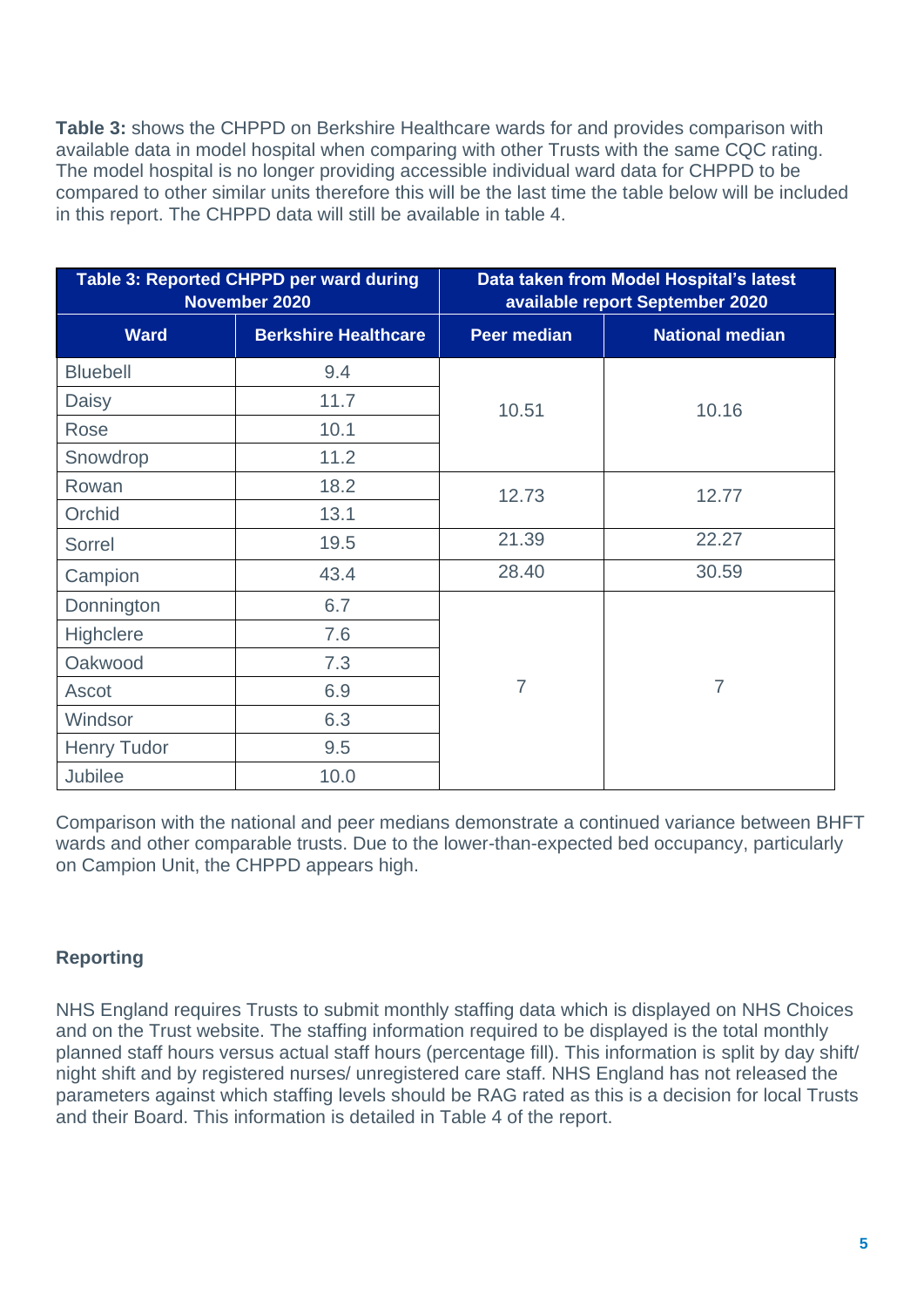Guidance published in November 2014 by the Department of Health based on NICE guidelines for safe staffing (in acute hospitals) identified 'red flags' where safety has the potential to be compromised. One of these red flags was monitoring when wards had less than two registered nurses present on the ward during a shift. All our Mental Health and Community Wards are staffed to provide two registered staff on every shift and the shifts with less than two registered staff on duty are detailed in table 4. For Campion Unit (Learning Disability unit) the agreed staffing levels are two registered nurses during the day and one registered nurse at night, therefore it is breaches in these levels that are captured in Table 4 for Inpatient wards.

#### **Main themes from this month's report:**

- Three out of the four mental health wards had occupancy of over 90%
- Recruitment of both Registered Nurses and HCAs remains challenging in line with the national picture
- There continues to be a high level of temporary staff usage to cover vacancies, absences and high levels of observations

**Table 4** below displays the total budgeted workforce, vacancy, sickness and maternity leave. The total monthly planned staff hours versus actual staff hours (percentage fill) along with the care hours per patient day (CHPPD) are also reported. This information is split by day shift/night shift and by registered nurses/unregistered care staff. Sickness and maternity leave data not available in time for this report.

Overall RAG rating for the table is indicated as: